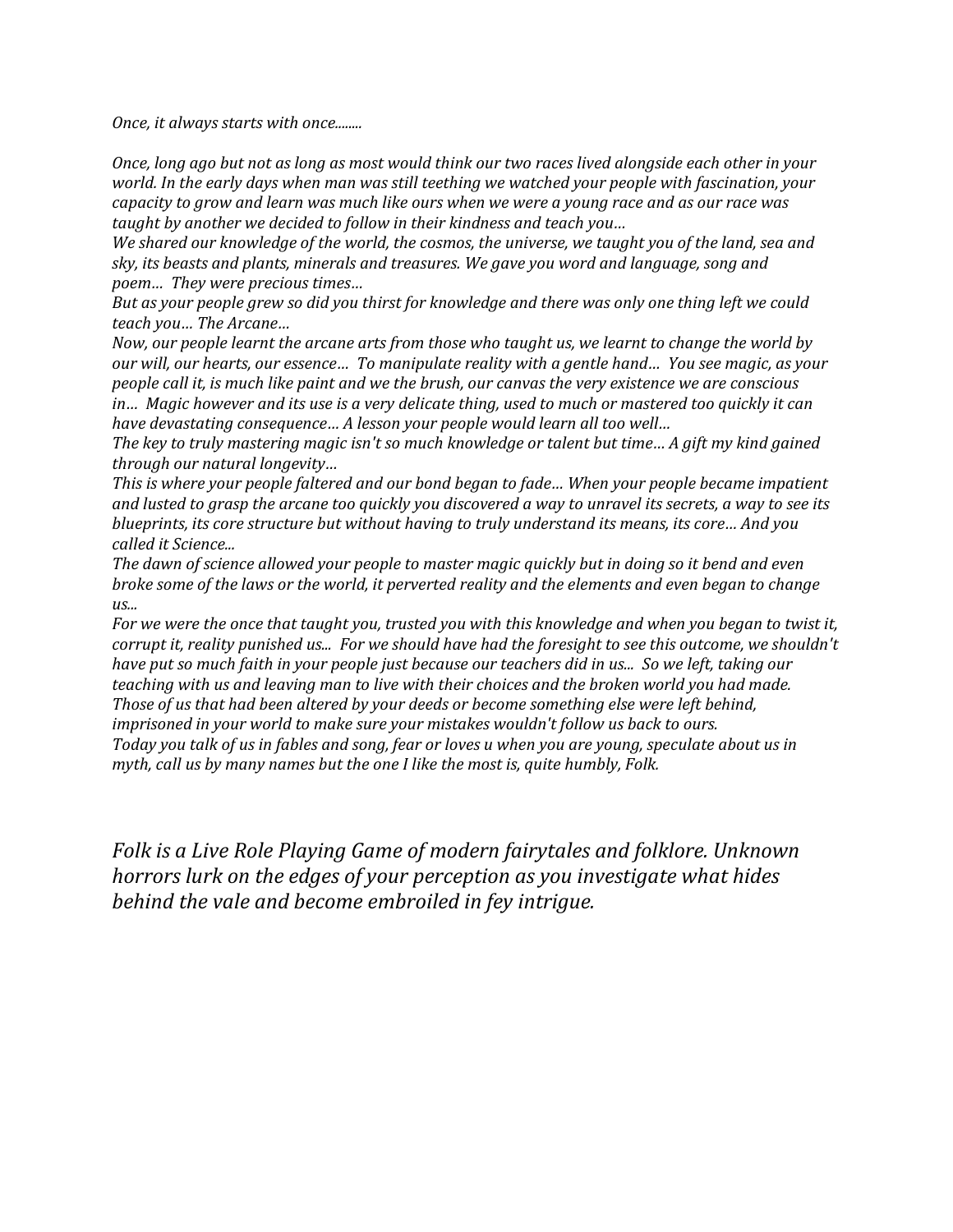# Character Creation

Folk is a Role Play led game with its focus on who your character is, rather than being defined by what they can do. Characters are written up using the following method, then from that the game organisers will create **3 Character Aspects** that will have active abilities during the game. These are unique to each character - while some might be similar, none are the same. Characters will also have a **Vice** and a **Fear** based on the background submitted.

To create your character, you must answer these questions:

### *What is your name?*

*Names are incredibly important, some even holding power. We need to know yours.*

### *What is your date of birth?*

*Birth is an important part of life, not only as the beginning of your personal journey but holds its own special significance in the cosmos.*

### *What is your blood type?*

*An important fact for any medical procedure.*

#### *Who are you?*

*This could be your personal traits, your goals in life or your achievements so far. It's what defines you as a person. Tell us a little or as much as you want but provide a good foundation for your character concept.*

#### *What is your occupation?*

*Tell us the real life skills you have based upon your role in society. Root them in your everyday life. Only tell us the most important skills - most likely linked with your job or profession, or previous vocations.*

#### *What is the one experience that made you question there was something beyond this world?*

*You could have seen or heard something that cannot be easily explained away. It could be a moment deep in your past, or something that happened right before your first event. Give as much detail as you can to what happened - don't worry about second guessing the truth behind the event, finding out through play is half the adventure.*

#### *What is your one vice?*

*People have many little flaws and personality quirks, but name the one that is most prevalent - the one that affects you the most, or the one people notice.*

#### *What do you fear?*

*Everyone has one.*

From these questions, 3 unique aspects will be made for you, giving you usable skills whilst in character. There will be a chance to learn further skills and other abilities once you have attended your first event.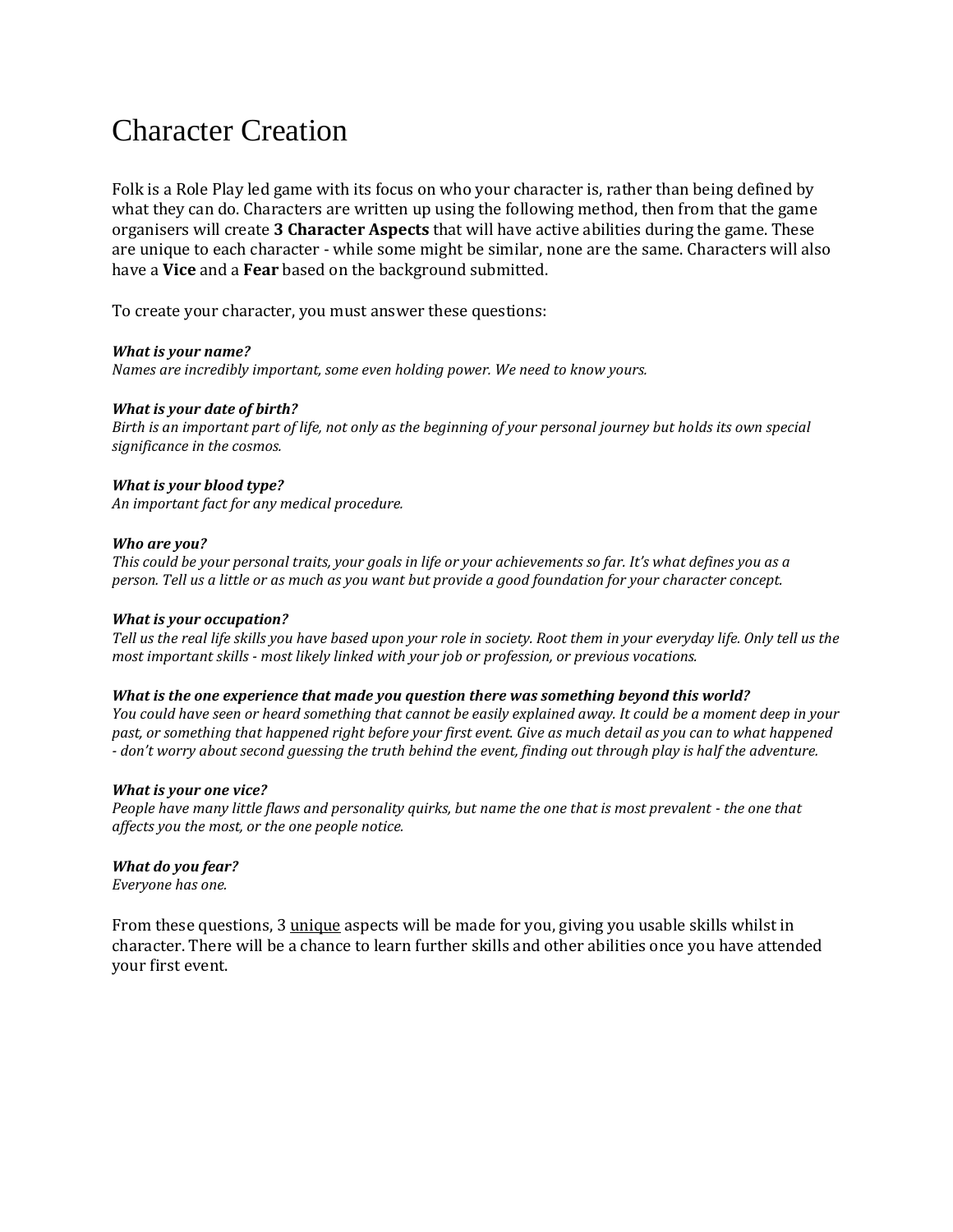# Effects on Characters

## Effects

Effects in Folk are linked directly to key words. These words relate to your character's State of Health and State of Mind. They are whispered by Storytellers or described to you as a brief about something or someone by NPCs.

- Whispered effects are felt immediately and change your States of Being.
- Effects that are part of an in character briefing are not felt until the appropriate action has been taken by the character or creature being briefed about.

## States of Being

There are hit points in folk, only in relation to states of being.

All characters have 4 hit points which relate to how healthy you are. Your character can become **Wounded, Crippled or Dead** physically or **of Sound Mind, Shaken, Panicked or Hysterical** mentally**.**

## States of Health

A blow with a weapon to any part of your body will cause 1 point of damage, it will **Wound** you. The location of the wound will dictate the roleplay effect of the wound as well as the treatment required to eventually heal it. Whilst you are wounded you will not be able to act as effectively as before, be in pain, and your body will be in danger.

### You become **Crippled** if:

- You are struck again whilst **Wounded**, or
- Do not have a wound treated by someone with the appropriate skills after 10 minutes of becoming **Wounded**, or
- Get stuck with a weapon with the accompanied "**Crippled**" call

During this state, you cannot act aside from crying for help or crawling. The crippling wound is so severe that it needs immediate medical attention from someone with the appropriate skills.

You are **Dead** if you have not begun to receive treatment for a **Crippled** wound after 10 minutes. There is still a chance to save your life, however, with the use of CPR (available to characters with the appropriate skill).

Even Death may not be the end. Depending on the circumstances you may find out if there is an afterlife or spiritual realm.

## A Note on Guns

Folk takes place in the real world, with strange supernatural trappings, and as such firearms of any kind will be very difficult to get hold of, as will ammunition, and will most likely have bad implications if used.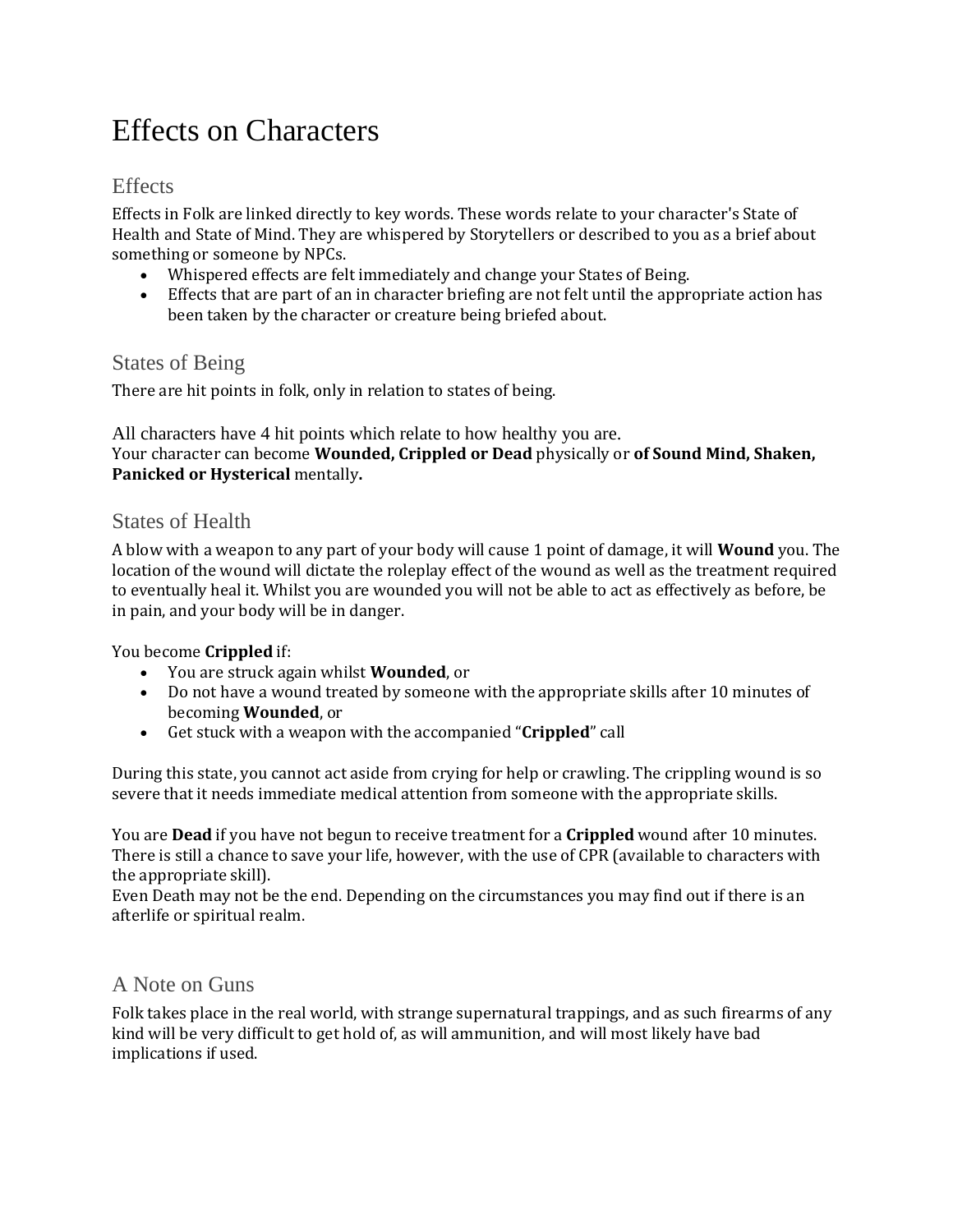Gun control in the United Kingdom is very strict and as such, In Character legal ramifications may come down on characters using them.

Guns, if fired at a human (rather than Folk or other creatures) will always **Cripple** the target.

## States of Mental Wellbeing

Becoming frightened or experience trauma will affect your mental wellbeing. Your mental wellbeing has 4 states: **Sound Mind, Shaken, Panicked or Hysterical.**

You become **Shaken** if the "Shaken" call is whispered to you, be that by a Storyteller or someone (or something) else. Whilst **Shaken** you are nervous and uncomfortable with some irrational behaviour.

You become **Panicked** if you are given a **Shaken** effect whilst **Shaken,** or get given the **Panicked**  effect, as above. Whilst **Panicked** you are scared and prone to outbursts of irrational behaviour.

You become **Hysterical** if you are given a **Shaken** or **Panicked** effect whilst **Panicked**, or get given a **Hysterical** effect, as above. While **Hysterical** you cannot act in a rational way, and are in effect having a breakdown. The only skills you may use are those associated with the Flight or Fight response.

The roleplay effects of these states will be determined by what has occurred and how it is dealt with through the roleplay of yourself and others. You will be guided at the time.

All of these states can be healed over time, through other characters roleplay and skill sets. For example, a Psychiatrist may be able to counsel you into a calmer frame of mind.

In severe circumstances you may become **Catatonic** This means you are unable to act or respond to anything around you, even if you are in grave danger. You can be damaged physically and be altered mentally – even to the point of being scared to death.

# Character Development

## Self-Development

Character development in Folk is an entirely unique experience, individual to each character. There are no skill trees to choose from, no pre-defined lists. However, each skill or ability, or even spell, that you learn is linked to one of three **Keystones.**

| <b>MENTIS</b> |                |  | <b>CORPORIS</b> | <b>SPIRITUS</b> |
|---------------|----------------|--|-----------------|-----------------|
|               | Mind Body Soul |  |                 |                 |

Opening up these keystones comes only from real, in game, experience and learning. You should discuss with the Storytellers the abilities you'd like to develop for your character so the both of you can create the skill together.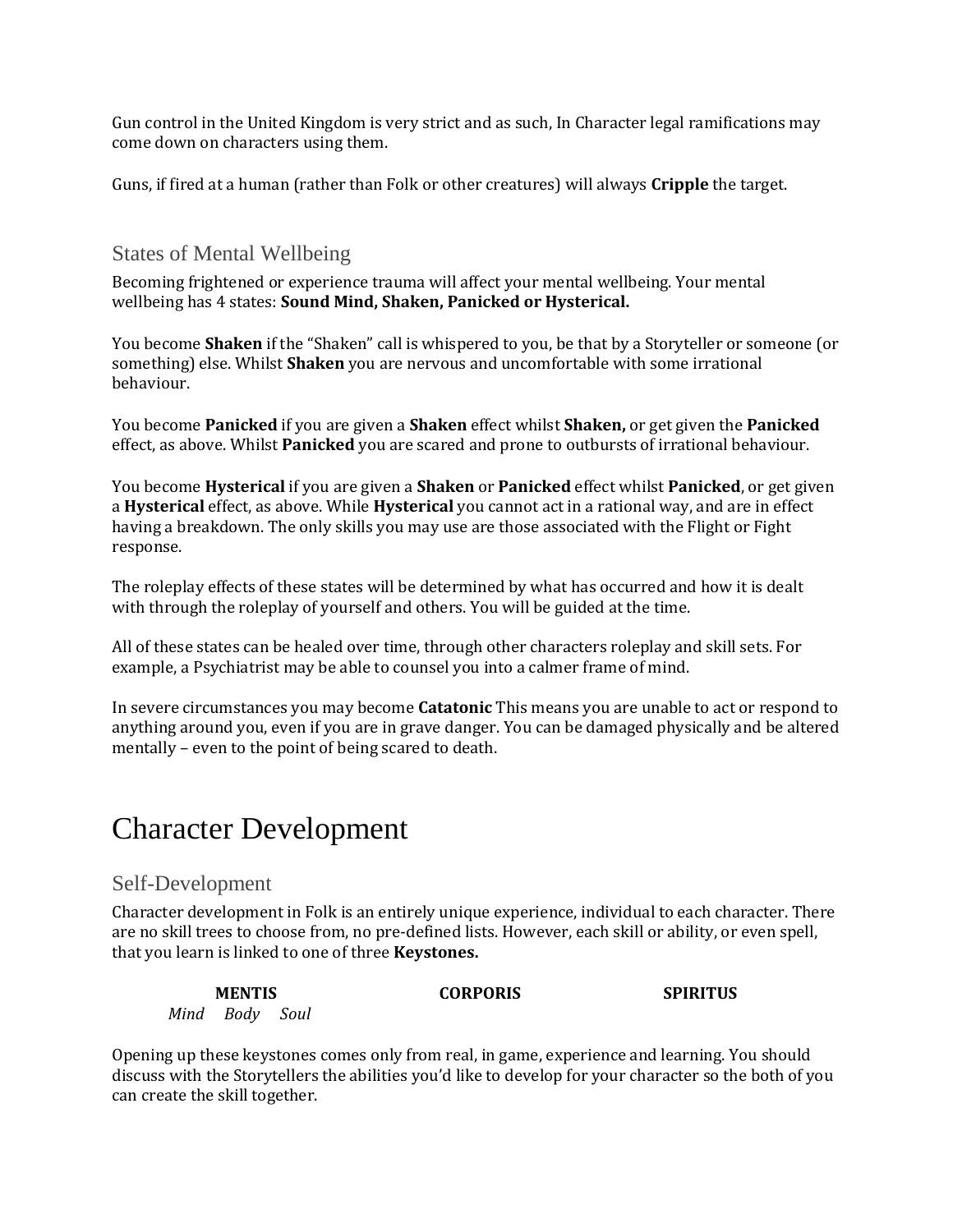## Boons and Curses

Being embroiled with Faeries, creatures of the vale and Folk of all sorts doesn't leave you entirely unscathed. Some of the creatures have the ability to bestow **Boons** and **Curses** upon others; benefits or drawbacks to their fates and fortunes that can either help or hinder you. The more astute amongst you will know that these are really two sides of the same coin, and it's a rare that these come without a cost to one or both parties involved.

A **Boon** will enhance your abilities or aspects in same way, drastically increasing your luck or favour with these skills, but may come with a cost or misfortune in other areas of your character.

A **Curse** is a massive detriment to your fortunes, possibly inhibiting but more likely impeding your ability with certain skills or aspects of your character. These are powerful forces and will cost a lot to change or remove.

**Boons** and **Curses** can only be granted or removed by otherworldly creatures.

# Safety, Props and other information

As a Live Role Play game it's important to both ensure your safety at our events and comply with the law.

# LRP Weapons

Weapons made for Live Role Play are props constructed from a carbon fibre core, foam and painted latex. These weapons look similar to the real life objects they're made to represent but are well padded so that when hitting someone with them they won't cause lasting injury. It's important to note that while the striking surfaces of these are safe, you should always "pull your blows". Also be mindful that you should never thrust or stab with one of these weapons, because of the danger of the core becoming exposed and causing injury.

# Airsoft and Cap Guns

Folk makes use of airsoft firearms for their aesthetics, rather than their function. Used as props, these items should adhere to Section 36 of the VCRA (Violent Crime Reduction Act 2006) which came into effect on 1 October 2007 regarding RIF's (Realistic Imitation Firearms).

• Unrealistic imitation firearms (IF's) must have their principal color as transparent, bright red, bright orange, bright yellow, bright blue, bright green, bright pink, or bright purple or have dimensions of no more than a height of 38 millimetres and a length of 70 millimetres.

If a player is classified as an airsoft skirmisher, on the UKARA database, they may use RIFs.

Props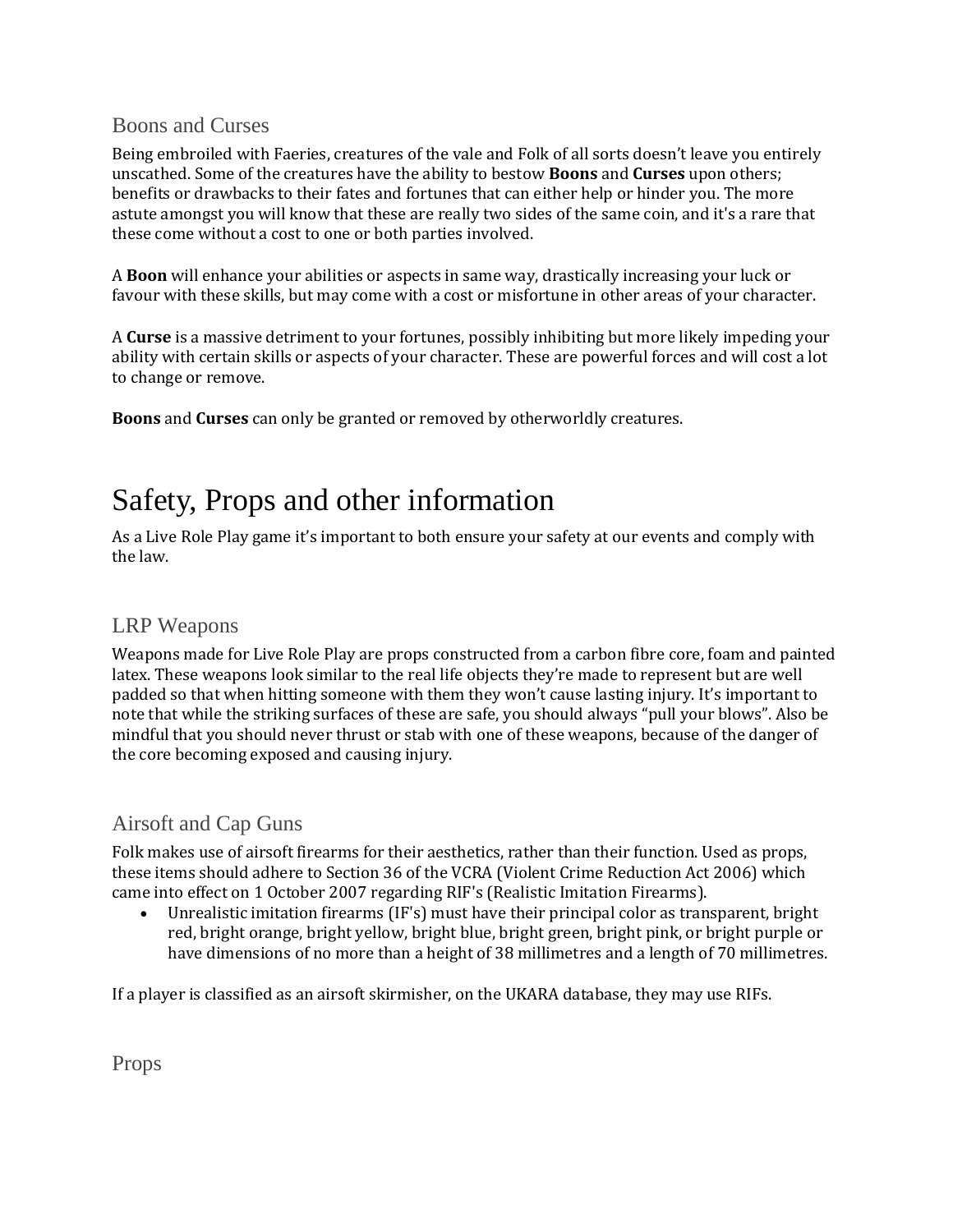Props for your character can reflect their skills, passions, way of life and personality. They should be safe to handle and never used in combat situations.

# Code of Conduct

What we do:

- Ensure, wherever possible, your enjoyment and safety of our events.
- Respond to complaints and concerns in a fair and sensitive manner.
- Take action to stop any discrimination, behaviour, harassment or illegal activity whilst at our events.
- Ban any player, crew, referee or game organiser from the event and any further events, if necessary, due to unsafe alcohol consumption or any drug or illegal substance use.

What we expect you to do:

- Play our Live Roleplay games by the rules set down in the rulebook.
- Adhere to the safety guidelines set down in the safety briefings and in the rulebook.
- Costume appropriately for the game during the hours when the game is in play.
- Make suitable travel arrangements to and from our events so that you can arrive and leave promptly as advised before every event.
- Do not threaten, be aggressive or violent in any way to another player, member of the crew, referees or the game organisers. Everyone at our events has a right to feel safe.
- Discriminatory behaviour, language, or non-verbal language is not permitted.
- Harassment of individuals, whether sexual or otherwise, is not permitted.
- Bullying of individuals, in any form, is not permitted.
- Behaviour or actions that would in any way jeopardise the safety or well-being of other players, crew, referees or organisers is not permitted.
- The drinking in excess of safe limits while at our events is not permitted. Please enjoy alcohol responsibly.
- The use of illegal drugs and other substances is not permitted.

We pride ourselves on being an approachable and friendly Game Team. As such encourage anyone who is the victim or witness of any breaches of this code of conduct to come forward so that we can deal with those instances.

As event organisers we hold a full Public Liability Insurance policy.

# KEY WORDS

**BOON**

**CRIPPLED**